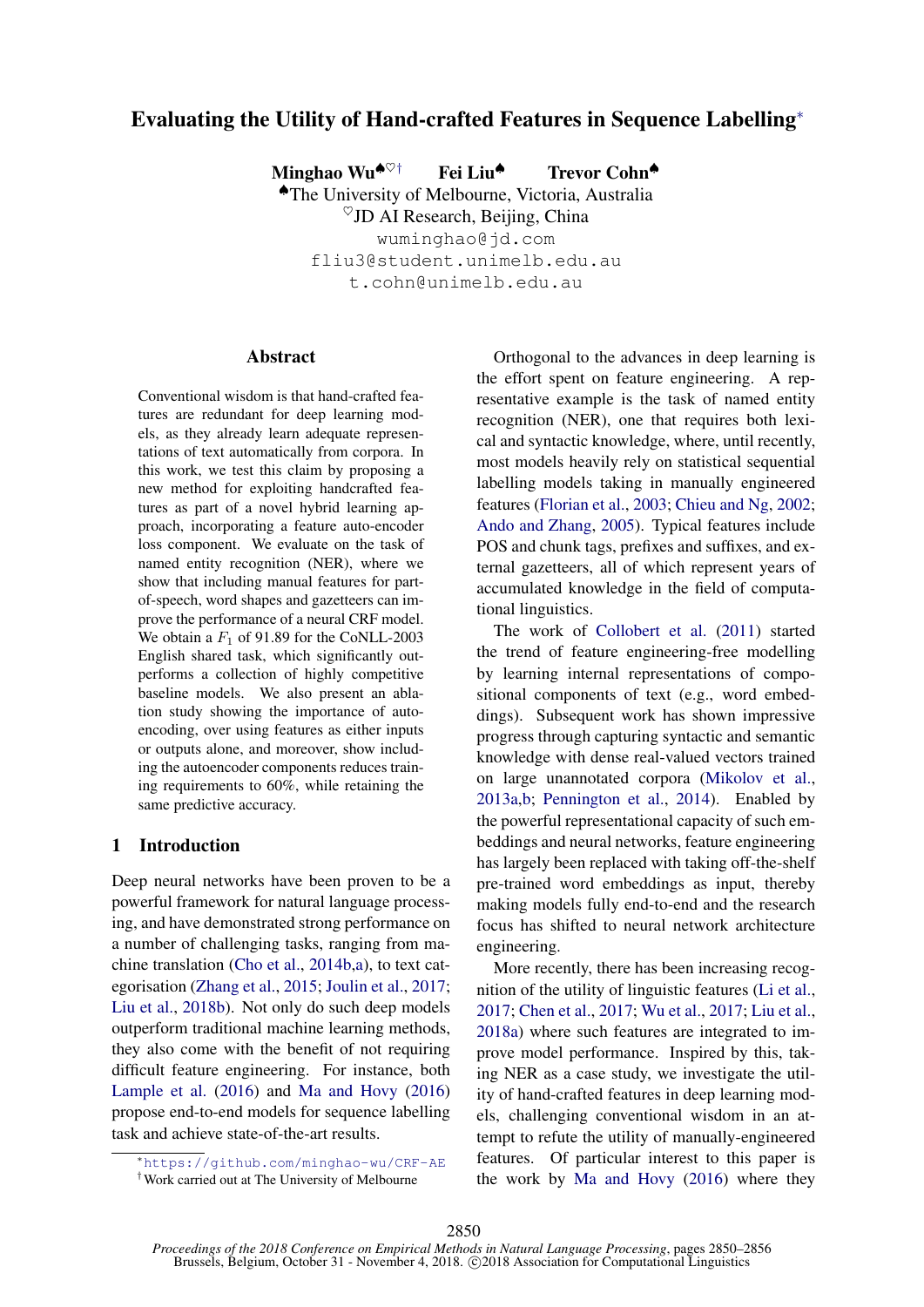

<span id="page-1-0"></span>Figure 1: Main architecture of our neural network. Character representations are extracted by a characterlevel CNN. The dash line indicates we use an autoencoder loss to reconstruct hand-crafted features.

introduce a strong end-to-end model combining a bi-directional Long Short-Term Memory (Bi-LSTM) network with Convolutional Neural Network (CNN) character encoding in a Conditional Random Field (CRF). Their model is highly capable of capturing not only word- but also characterlevel features. We extend this model by integrating an auto-encoder loss, allowing the model to take hand-crafted features as input and re-construct them as output, and show that, even with such a highly competitive model, incorporating linguistic features is still beneficial. Perhaps the closest to this study is the works by [Ammar et al.](#page-4-0) [\(2014\)](#page-4-0) and [Zhang et al.](#page-6-3) [\(2017\)](#page-6-3), who show how CRFs can be framed as auto-encoders in unsupervised or semisupervised settings.

With our proposed model, we achieve strong performance on the CoNLL 2003 English NER shared task with an  $F_1$  of 91.89, significantly outperforming an array of competitive baselines. We conduct an ablation study to better understand the impacts of each manually-crafted feature. Finally, we further provide an in-depth analysis of model performance when trained with varying amount of data and show that the proposed model is highly competent with only 60% of the training set.

#### 2 Methodology

In this section, we first outline the model architecture, then the manually crafted features, and finally how they are incorporated into the model.

## 2.1 Model Architecture

We build on a highly competitive sequence labelling model, namely Bi-LSTM-CNN-CRF, first

introduced by [Ma and Hovy](#page-5-5) [\(2016\)](#page-5-5). Given an input sequence of  $\mathbf{x} = \{x_1, x_2, \dots, x_T\}$  of length T, the model is capable of tagging each input with a predicted label  $\hat{y}$ , resulting in a sequence of  $\hat{y} =$  $\{\hat{y}_1, \hat{y}_2, \dots, \hat{y}_T\}$  closely matching the gold label sequence  $y = \{y_1, y_2, \ldots, y_T\}$ . Here, we extend the model by incorporating an auto-encoder loss taking hand-crafted features as in/output, thereby forcing the model to preserve crucial information stored in such features and allowing us to evaluate the impacts of each feature on model performance. Specifically, our model, referred to as Neural-CRF+AE, consists of four major components: (1) a character-level CNN (char-CNN); (2) a word-level bi-directional LSTM (Bi-LSTM); (3) a conditional random field (CRF); and (4) an auto-encoder auxiliary loss. An illustration of the model architecture is presented in Figure [1.](#page-1-0)

Char-CNN. Previous studies [\(Santos and](#page-6-4) [Zadrozny,](#page-6-4) [2014;](#page-6-4) [Chiu and Nichols,](#page-5-15) [2016;](#page-5-15) [Ma](#page-5-5) [and Hovy,](#page-5-5) [2016\)](#page-5-5) have demonstrated that CNNs are highly capable of capturing character-level features. Here, our character-level CNN is similar to that used in [Ma and Hovy](#page-5-5) [\(2016\)](#page-5-5) but differs in that we use a ReLU activation [\(Nair and Hinton,](#page-5-16)  $2010$  $2010$  $2010$ .<sup>1</sup>

Bi-LSTM. We use a Bi-LSTM to learn contextual information of a sequence of words. As inputs to the Bi-LSTM, we first concatenate the pre-trained embedding of each word  $w_i$  with its character-level representation  $c_{w_i}$  (the output of the char-CNN) and a vector of manually crafted features  $f_i$  (described in Section [2.2\)](#page-2-0):

$$
\overrightarrow{\boldsymbol{h}}_{i} = \overrightarrow{\text{LSTM}}(\overrightarrow{\boldsymbol{h}}_{i-1}, [\boldsymbol{w}_{i}; \boldsymbol{c}_{w_{i}}; \boldsymbol{f}_{i}])
$$
 (1)

$$
\overleftarrow{\boldsymbol{h}}_{i} = \overleftarrow{\text{LSTM}}(\overleftarrow{\boldsymbol{h}}_{i+1}, [\boldsymbol{w}_{i}; \boldsymbol{c}_{w_{i}}; \boldsymbol{f}_{i}]), \qquad (2)
$$

where [; ] denotes concatenation. The outputs of the forward and backward pass of the Bi-LSTM is then concatenated  $h_i = [\vec{h}_i; \vec{h}_i]$  to form the output of the Bi-LSTM, where dropout is also applied.

CRF. For sequence labelling tasks, it is intuitive and beneficial to utilise information carried between neighbouring labels to predict the best sequence of labels for a given sentence. Therefore,

<span id="page-1-1"></span><sup>&</sup>lt;sup>1</sup>While the hyperbolic tangent activation function results in comparable performance, the choice of ReLU is mainly due to faster convergence.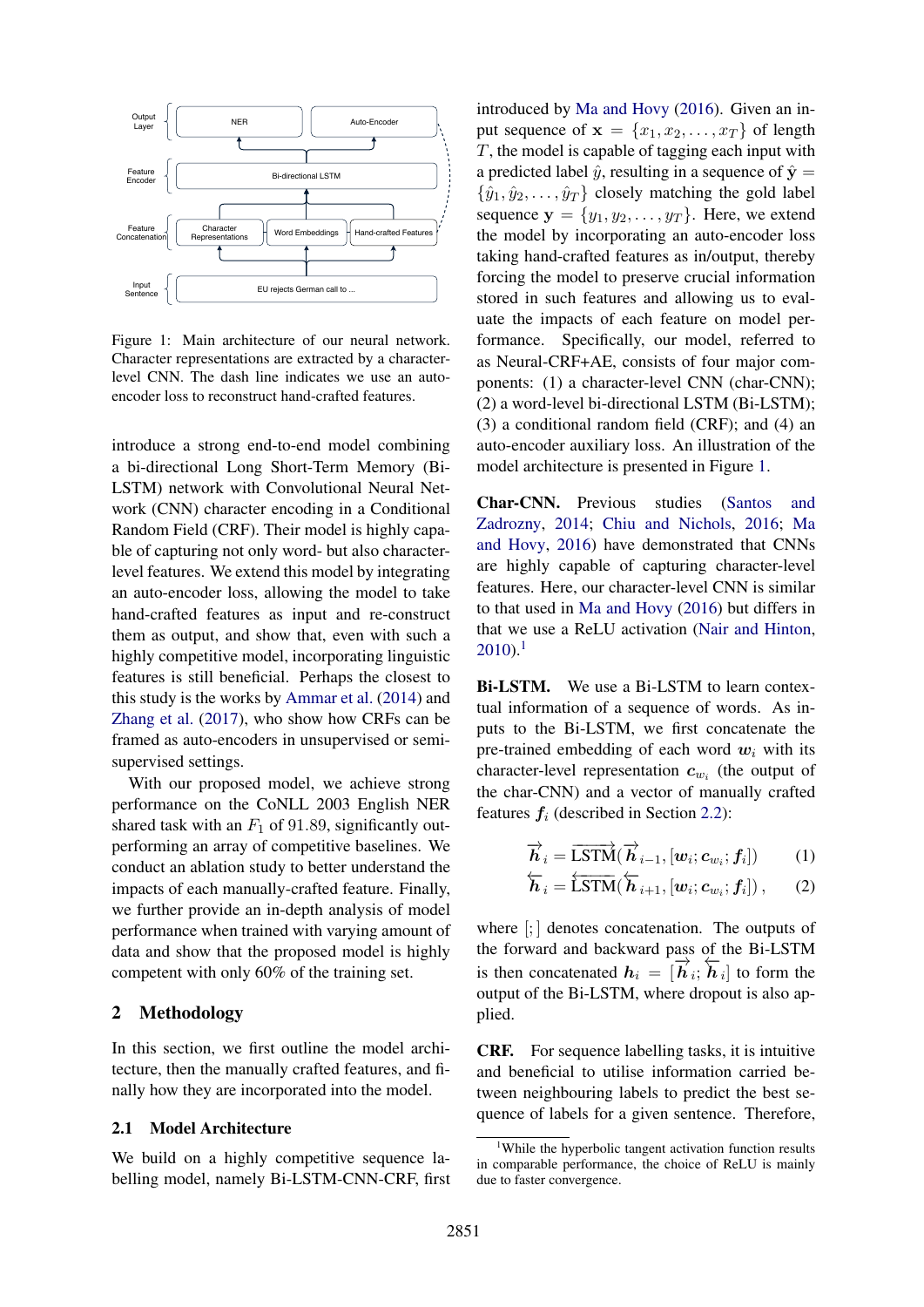| x                                                        | U.N.                           | official                      | Ekeus                                         | heads                              | for                      | Baghdad                             |            |
|----------------------------------------------------------|--------------------------------|-------------------------------|-----------------------------------------------|------------------------------------|--------------------------|-------------------------------------|------------|
| <b>POS</b><br>Word shape<br>Dependency tags<br>Gazetteer | <b>NNP</b><br>X.X.<br>compound | NΝ<br><b>XXXX</b><br>compound | <b>NNP</b><br>Xxxxx<br>compound<br><b>PER</b> | VBZ.<br><b>XXXX</b><br><b>ROOT</b> | IN<br><b>XXX</b><br>prep | <b>NNP</b><br>Xxxxx<br>pobi<br>LOC. | punct<br>Ω |
| v                                                        | B-ORG                          |                               | <b>B-PER</b>                                  |                                    |                          | B-LOC                               |            |

<span id="page-2-1"></span>Table 1: Example sentence (top), showing the different types of linguistic features used in this work as additional inputs and auxiliary outputs (middle), and its labelling (bottom).

we employ a conditional random field layer [\(Laf](#page-5-17)[ferty et al.,](#page-5-17) [2001\)](#page-5-17) taking as input the output of the Bi-LSTM  $h_i$ . Training is carried out by maximising the log probability of the gold sequence:  $\mathcal{L}_{CRF} = \log p(\mathbf{y}|\mathbf{x})$  while decoding can be efficiently performed with the Viterbi algorithm.

Auto-encoder loss. Alongside sequence labelling as the primary task, we also deploy, as auxiliary tasks, three auto-encoders for reconstructing the hand-engineered feature vectors. To this end, we add multiple independent fully-connected dense layers, all taking as input the Bi-LSTM output  $h_i$  with each responsible for reconstructing a particular type of feature:  $\hat{f}_i^t = \sigma(\bm{W}^t \bm{h}_i)$  where  $\sigma$  is the sigmoid activation function, t denotes the type of feature, and  $W<sup>t</sup>$  is a trainable parameter matrix. More formally, we define the auto-encoder loss as:

$$
\mathcal{L}_{AE}^t = \sum_{i=0}^T \text{XEntropy}(\boldsymbol{f}_i^t, \hat{\boldsymbol{f}}_i^t).
$$
 (3)

Model training. Training is carried out by optimising the joint loss:

$$
\mathcal{L} = \mathcal{L}_{CRF} + \sum_{t} \lambda^{t} \mathcal{L}_{AE}^{t}, \qquad (4)
$$

where, in addition to  $\mathcal{L}_{CRF}$ , we also add the autoencoder loss, weighted by  $\lambda^t$ . In all our experiments, we set  $\lambda^t$  to 1 for all ts.

#### <span id="page-2-0"></span>2.2 Hand-crafted Features

We consider three categories of widely used features: (1) POS tags; (2) word shape; and (3) gazetteers and present an example in Table [1.](#page-2-1) While POS tags carry syntactic information regarding sentence structure, the word shape feature focuses on a more fine-grained level, encoding character-level knowledge to complement the loss of information caused by embedding lookup, such as capitalisation. Both features are based on the implementation of  $spaCy$ .<sup>[2](#page-2-2)</sup> For the gazetteer feature, we focus on *PERSON* and *LOCATION* and compile a list for each. The *PERSON* gazetteer is collected from U.S. census 2000, U.S. census 2010 and DBpedia whereas GeoNames is the main source for *LOCATION*, taking in both official and alternative names. All the tokens on both lists are then filtered to exclude frequently occurring common words.[3](#page-2-3) Each category is converted into a one-hot sparse feature vector  $f_i^t$  and then concatenated to form a multi-hot vector  $f_i =$  $[\boldsymbol{f}^{\mathrm{POS}}_i; \boldsymbol{f}^{\mathrm{shape}}_i$  $i$ <sup>shape</sup>;  $f_i^{\text{gazetteer}}$  $i$ <sup>gazeneer</sup>] for the *i*-th word. In addition, we also experimented with including the label of the incoming dependency edge to each word as a feature, but observed performance deterioration on the development set. While we still study and analyse the impacts of this feature in Table [3](#page-4-1) and Section [3.2,](#page-3-0) it is excluded from our model configuration (not considered as part of  $f_i$  unless indicated otherwise).

# 3 Experiments

In this section, we present our experimental setup and results for name entity recognition over the CoNLL 2003 English NER shared task dataset [\(Tjong Kim Sang and De Meulder,](#page-6-5) [2003\)](#page-6-5).

#### 3.1 Experimental Setup

Dataset. We use the CoNLL 2003 NER shared task dataset, consisting of 14,041/3,250/3,453 sentences in the training/development/test set respectively, all extracted from Reuters news articles during the period from 1996 to 1997. The dataset is annotated with four categories of name entities: *PERSON, LOCATION, ORGANIZATION* and *MISC*. We use the IOBES tagging scheme, as previous study have shown that this scheme provides a modest improvement to the model performance [\(Ratinov and Roth,](#page-6-6) [2009;](#page-6-6) [Chiu and](#page-5-15) [Nichols,](#page-5-15) [2016;](#page-5-15) [Lample et al.,](#page-5-4) [2016;](#page-5-4) [Ma and Hovy,](#page-5-5) [2016\)](#page-5-5).

<span id="page-2-2"></span><sup>2</sup><https://spacy.io/>

<span id="page-2-3"></span><sup>&</sup>lt;sup>3</sup>Gazetteer data is included in the code release.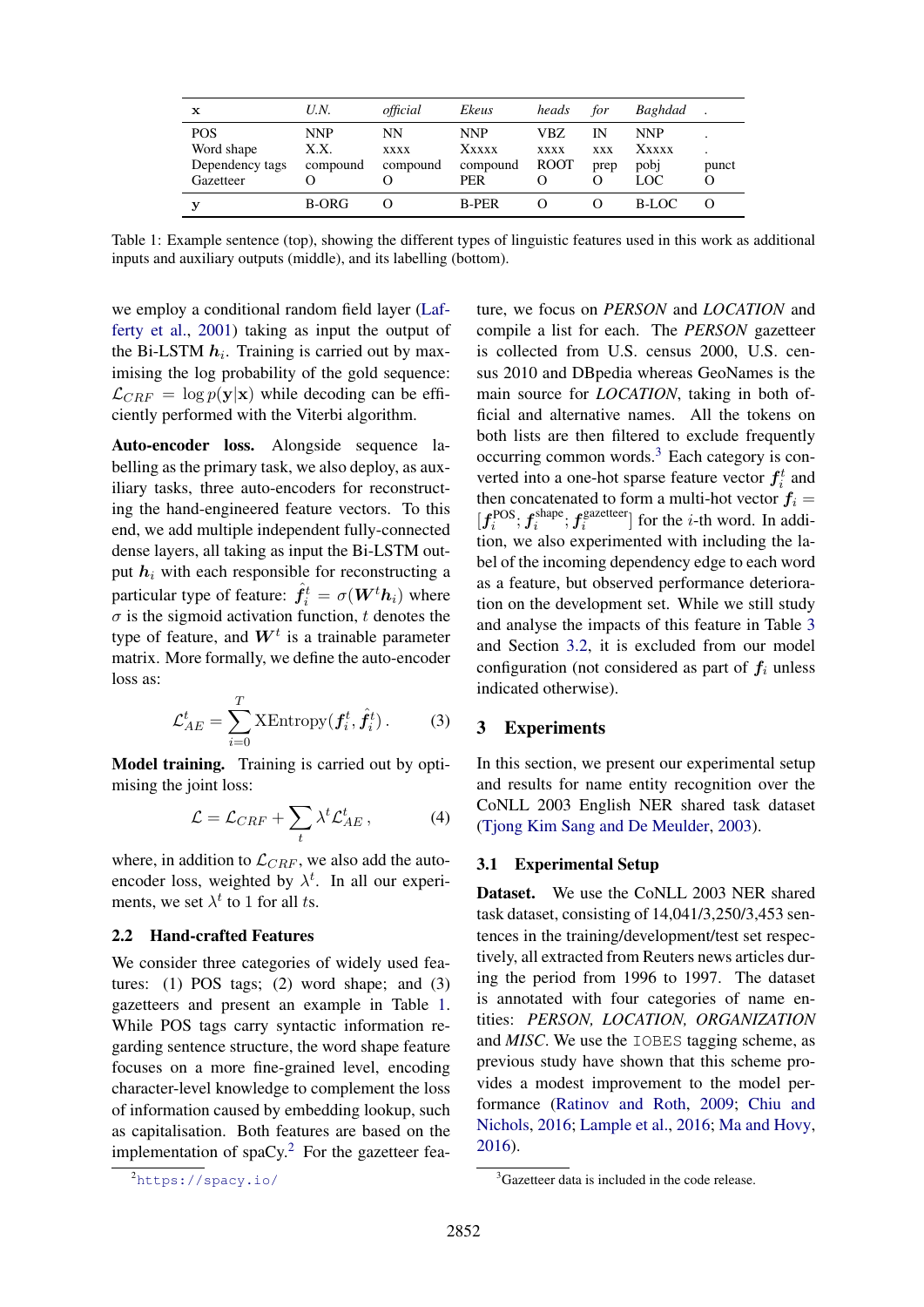Model configuration. Following the work of [Ma and Hovy](#page-5-5) [\(2016\)](#page-5-5), we initialise word embeddings with GloVe [\(Pennington et al.,](#page-6-1) [2014\)](#page-6-1) (300 dimensional, trained on a 6B-token corpus). Character embeddings are 30-dimensional and randomly initialised with a uniform distribution in the range  $\left[-\sqrt{\frac{3}{dim}} , +\sqrt{\frac{3}{dim}}\right]$ . Parameters are optimised with stochastic gradient descent (SGD) with an initial learning rate of  $\eta = 0.015$  and momentum of 0.9. Exponential learning rate decay is applied every 5 epochs with a factor of 0.8. To reduce the impact of exploding gradients, we employ gradient clipping at 5.0 [\(Pascanu et al.,](#page-6-7) [2013\)](#page-6-7).

We train our models on a single GeForce GTX TITAN X GPU. With the above hyper-parameter setting, training takes approximately 8 hours for a full run of 40 epochs.

Evaluation. We measure model performance with the official CoNLL evaluation script and report span-level named entity F-score on the test set using early stopping based on the performance on the validation set. We report average F-scores and standard deviation over 5 runs for our model.

Baseline. In addition to reporting a number of prior results of competitive baseline models, as listed in Table [2,](#page-3-1) we also re-implement the Bi-LSTM-CNN-CRF model by [Ma and Hovy](#page-5-5) [\(2016\)](#page-5-5) (referred to as Neural-CRF in Table [2\)](#page-3-1) and report its average performance.

#### 3.2 Results

The experimental results are presented in Table [2.](#page-3-1) Observe that Neural-CRF+AE, trained either on the training set only or with the addition of the development set, achieves substantial improvements in F-score in both settings, superior to all but one of the benchmark models, highlighting the utility of hand-crafted features incorporated with the proposed auto-encoder loss. Compared against the Neural-CRF, a very strong model in itself, our model significantly improves performance, showing the positive impact of our technique for exploiting manually-engineered features. Although [Peters et al.](#page-6-8) [\(2018\)](#page-6-8) report a higher F-score using their ELMo embedding technique, our approach here is orthogonal, and accordingly we would expect a performance increase if we were to incorporate their ELMo representations into our model.

<span id="page-3-0"></span>Ablation Study To gain a better understanding of the impacts of each feature, we perform an ab-

| Model                                | $F_{1}$                    |
|--------------------------------------|----------------------------|
| Chieu and $Ng(2002)$                 | 88.31                      |
| Florian et al. (2003)                | 88.76                      |
| Ando and Zhang (2005)                | 89.31                      |
| Collobert et al. (2011)              | 89.59                      |
| Huang et al. $(2015)$                | 90.10                      |
| Passos et al. $(2014)$               | 90.90                      |
| Lample et al. $(2016)$               | 90.94                      |
| Luo et al. $(2015)$                  | 91.20                      |
| Ma and Hovy (2016)                   | 91.21                      |
| Yang et al. (2017)                   | 91.62                      |
| Peters et al. (2018)                 | 90.15                      |
| Peters et al. (2018)+ELMo            | <b>92.22</b> ( $\pm$ 0.10) |
| Neural-CRF <sup>†</sup>              | $91.06 \ (\pm 0.18)$       |
| Neural-CRF+AE <sup>†*</sup>          | $91.89 \ (\pm 0.23)$       |
| Ratinov and Roth (2009) <sup>†</sup> | 90.80                      |
| Chiu and Nichols (2016) <sup>†</sup> | 91.62                      |
| Neural-CRF+AE† ‡                     | <b>92.29</b> ( $\pm$ 0.20) |

<span id="page-3-1"></span>Table 2: NER Performance on the CoNLL 2003 English NER shared task test set. Bold highlights best performance. † marks models trained on both the training and development sets. ‡ indicates average performance over 5 runs. ∗ indicates statistical significance on the test set against Neural-CRF by two-sample Student's t-test at level  $\alpha = 0.05$ .

lation study and present the results in Table [3.](#page-4-1) We observe performance degradation when eliminating POS, word shape and gazetteer features, showing that each feature contributes to NER performance beyond what is learned through deep learning alone. Interestingly, the contribution of gazetteers is much less than that of the other features, which is likely due to the noise introduced in the matching process, with many incorrectly identified false positives.

Including features based on dependency tags into our model decreases the performance slightly. This might be a result of our simple implementation (as illustrated in Table [1\)](#page-2-1), which does not include dependency direction, nor parent-child relationships.

Next, we investigate the impact of different means of incorporating manually-engineered features into the model. To this end, we experiment with three configurations with features as: (1) input only; (2) output only (equivalent to multi-task learning); and (3) both input and output (Neural-CRF+AE) and present the results in Table [4.](#page-4-2) Simply using features as either input or output only improves model performance slightly, but insignificantly so. It is only when features are incorporated with the proposed auto-encoder loss do we observe a significant performance boost.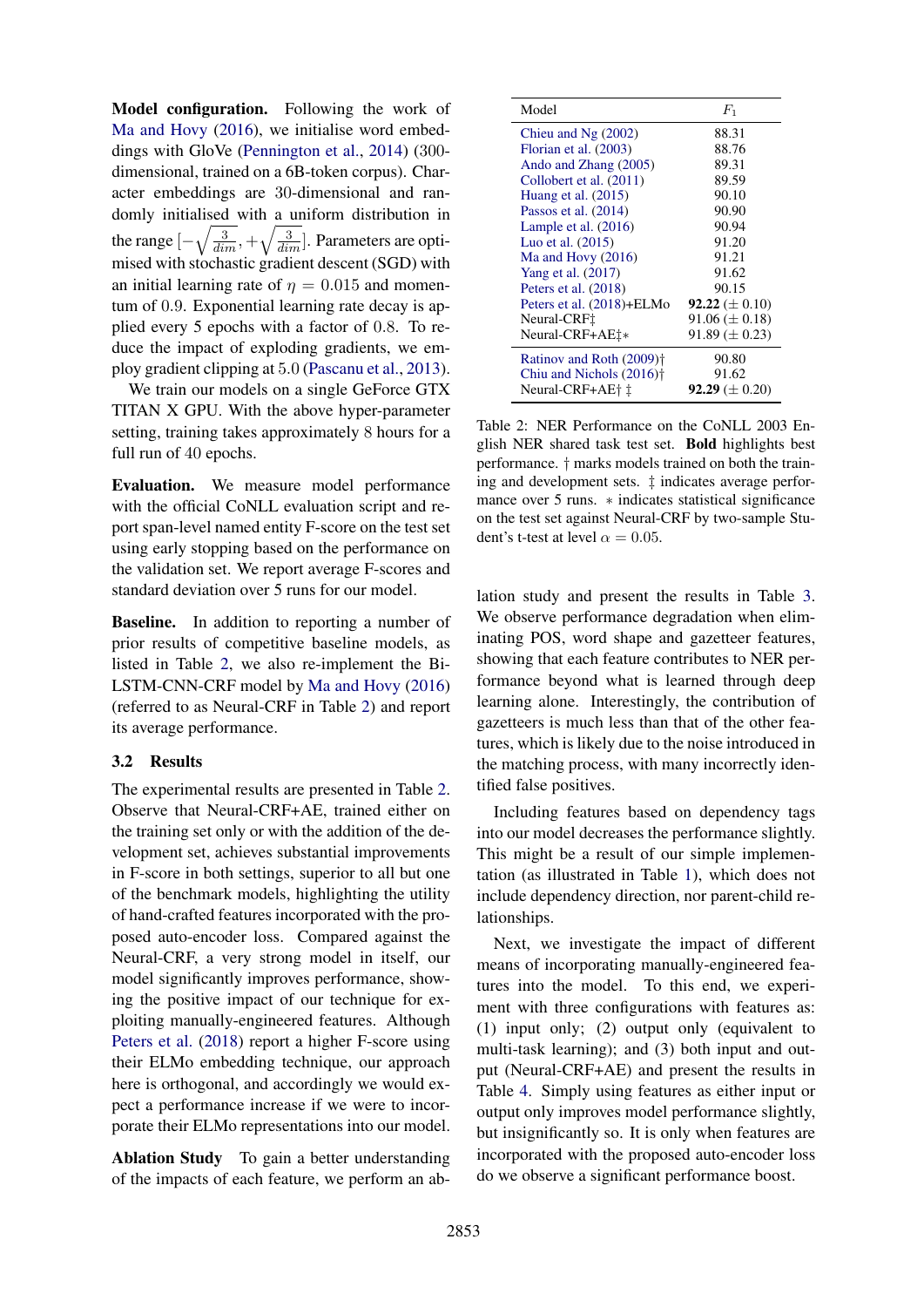| Model            | Dev $F_1$                  | Test $F_1$                 |
|------------------|----------------------------|----------------------------|
| Neural-CRF+AE    | <b>94.87</b> ( $\pm$ 0.21) | <b>91.89</b> ( $\pm$ 0.23) |
| $-$ POS tagging* | 94.78 $(\pm 0.17)$         | $91.30 \ (\pm 0.28)$       |
| $-$ word shape*  | 94.83 $(\pm 0.31)$         | $91.36 \ (\pm 0.30)$       |
| $-$ gazetteer    | $94.85 \ (\pm 0.20)$       | $91.80 \ (\pm 0.19)$       |
| $+$ dependencies | $94.74 \ (\pm 0.16)$       | $91.66 \ (\pm 0.18)$       |

<span id="page-4-1"></span>Table 3: Ablation study. Average performance over 5 runs with standard deviation.  $+$  and  $-$  denote adding and removing a particular feature (to/from Neural-CRF+AE trained on the training set only with POS tagging, word shape and gazetteer features). ∗ indicates statistical significance on the test set against Neural-CRF+AE by two-sample Student's t-test at level  $\alpha =$ 0.05. Note that in this table,  $*$  measures the drop in performance.

| Model                  | Dev $F_1$            | Test $F_1$           |
|------------------------|----------------------|----------------------|
| Neural-CRF             | $94.53 \ (\pm 0.21)$ | $91.06 \ (\pm 0.18)$ |
| $+$ input              | 94.63 ( $\pm$ 0.23)  | $91.17 \ (\pm 0.25)$ |
| $+$ output             | $94.69 \ (\pm 0.22)$ | $91.23 \ (\pm 0.19)$ |
| $+$ input & output $*$ | 94.87 $(\pm 0.21)$   | 91.89 ( $\pm$ 0.23)  |

<span id="page-4-2"></span>Table 4: Average performance of Neural-CRF with different features configurations over 5 runs with standard deviation. Note that  $+$  input  $\&$  output = Neural-CRF+AE. ∗ indicates statistical significance on the test set against Neural-CRF by two-sample Student's t-test at level  $\alpha = 0.05$ .

Training Requirements Neural systems typically require a large amount of annotated data. Here we measure the impact of training with varying amount of annotated data, as shown in Figure [2.](#page-4-3) Wtih the proposed model architecture, the amount of labelled training data can be drastically reduced: our model, achieves comparable performance against the baseline Neural-CRF, with as little as 60% of the training data. Moreover, as we increase the amount of training text, the performance of Neural-CRF+AE continues to improve.

Hyperparameters Three extra hyperparameters are introduced into our model, controlling the weight of the autoencoder loss relative to the CRF loss, for each feature type. Figure [3](#page-4-4) shows the effect of each hyperparameter on test performance. Observe that setting  $\lambda_i = 1$  gives strong performance, and that the impact of the gazetteer is less marked than the other two feature types. While increasing  $\lambda$  is mostly beneficial, performance drops if the  $\lambda s$  are overly large, that is, the auto-encoder loss overwhelms the main prediction task.



<span id="page-4-3"></span>Figure 2: Comparing the Neural-CRF+AE (red solid line) trained with varying amounts of data vs. a Neural-CRF baseline (blue dashed line), trained on the full training set. Performance averaged over 5 runs, and error bars show  $\pm$  1 std.dev.



<span id="page-4-4"></span>Figure 3: Effect of hyperparameter values on model performance. Each curve shows the effect of  $\lambda_i$ , for feature type i, with all other  $\lambda_j = 1$ ,  $j \neq i$ . Performance averaged over 5 runs, and error bars show  $\pm$  1 variance.

## 4 Conclusion

In this paper, we set out to investigate the utility of hand-crafted features. To this end, we have presented a hybrid neural architecture to validate this hypothesis extending a Bi-LSTM-CNN-CRF by incorporating an auto-encoder loss to take manual features as input and then reconstruct them. On the task of named entity recognition, we show significant improvements over a collection of competitive baselines, verifying the value of such features. Lastly, the method presented in this work can also be easily applied to other tasks and models, where hand-engineered features provide key insights about the data.

# References

<span id="page-4-0"></span>Waleed Ammar, Chris Dyer, and Noah A Smith. 2014. Conditional random field autoencoders for unsupervised structured prediction. In *Proceedings of the 27th International Conference on Neural Informa-*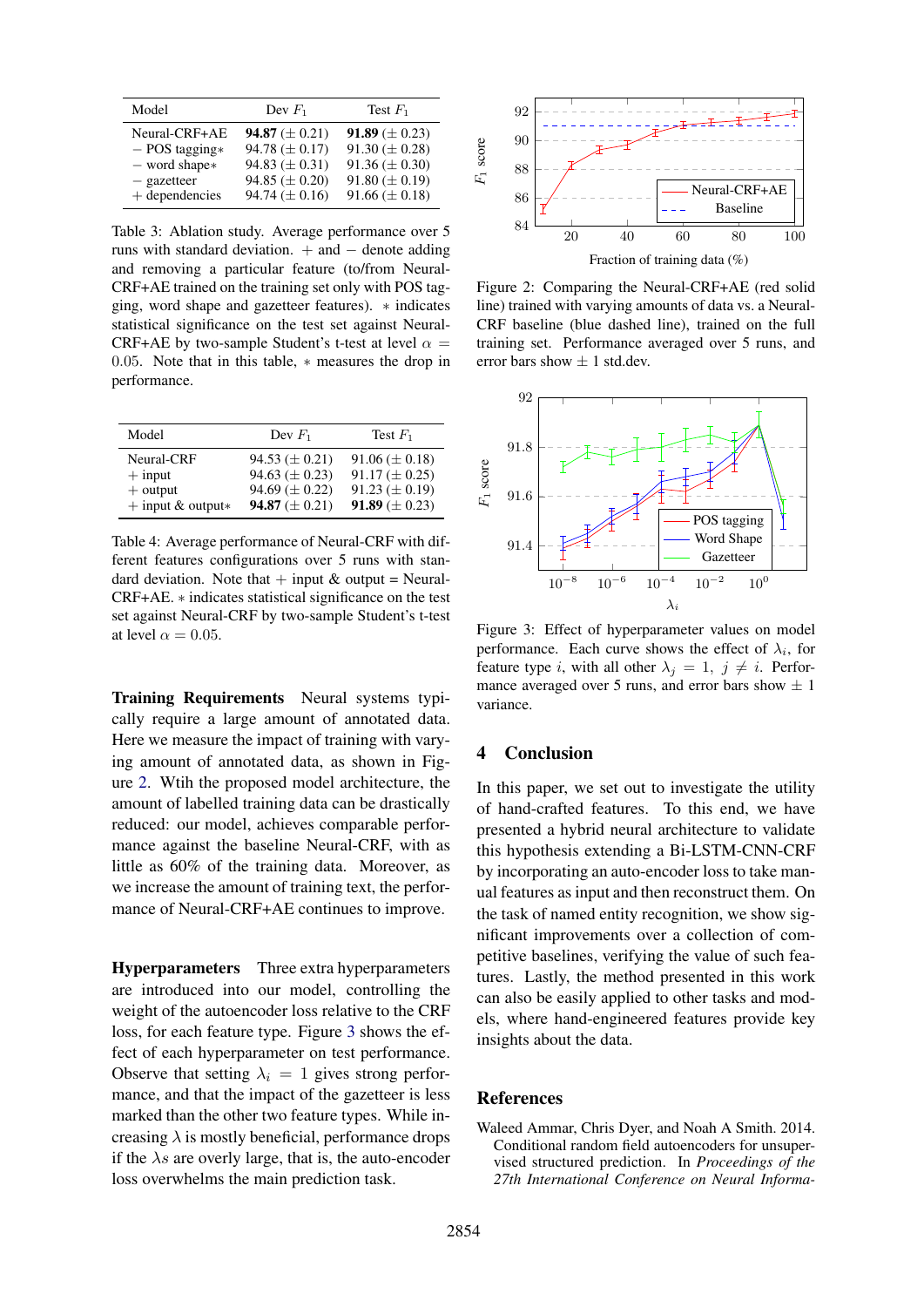*tion Processing Systems (NIPS 2014)*, pages 3311– 3319.

- <span id="page-5-8"></span>Rie Kubota Ando and Tong Zhang. 2005. A framework for learning predictive structures from multiple tasks and unlabeled data. *Journal of Machine Learning Research*, 6(Nov):1817–1853.
- <span id="page-5-13"></span>Huadong Chen, Shujian Huang, David Chiang, and Jiajun Chen. 2017. Improved neural machine translation with a syntax-aware encoder and decoder. In *Proceedings of the 55th Annual Meeting of the Association for Computational Linguistics (ACL 2017)*, pages 1936–1945.
- <span id="page-5-7"></span>Hai Leong Chieu and Hwee Tou Ng. 2002. Named entity recognition: A maximum entropy approach using global information. In *Proceedings of the 19th International Conference on Computational Linguistics (COLING 2002)*, pages 1–7.
- <span id="page-5-15"></span>Jason PC Chiu and Eric Nichols. 2016. Named entity recognition with bidirectional lstm-cnns. *Transactions of the Association for Computational Linguistics*, 4:357–370.
- <span id="page-5-1"></span>Kyunghyun Cho, Bart van Merrienboer, Dzmitry Bahdanau, and Yoshua Bengio. 2014a. On the properties of neural machine translation: Encoder–decoder approaches. In *Proceedings of SSST-8, Eighth Workshop on Syntax, Semantics and Structure in Statistical Translation (SSST-8 2014)*, pages 103–111.
- <span id="page-5-0"></span>Kyunghyun Cho, Bart van Merrienboer, Caglar Gulcehre, Dzmitry Bahdanau, Fethi Bougares, Holger Schwenk, and Yoshua Bengio. 2014b. Learning phrase representations using RNN encoder–decoder for statistical machine translation. In *Proceedings of the 2014 Conference on Empirical Methods in Natural Language Processing (EMNLP 2014)*, pages 1724–1734.
- <span id="page-5-9"></span>Ronan Collobert, Jason Weston, Léon Bottou, Michael Karlen, Koray Kavukcuoglu, and Pavel Kuksa. 2011. Natural language processing (almost) from scratch. *Journal of Machine Learning Research*, 12(Aug):2493–2537.
- <span id="page-5-6"></span>Radu Florian, Abe Ittycheriah, Hongyan Jing, and Tong Zhang. 2003. Named entity recognition through classifier combination. In *Proceedings of the Seventh Conference of the North American Chapter of the Association for Computational Linguistics: Human Language Technologies (NAACL-HLT 2003)*, pages 168–171.
- <span id="page-5-18"></span>Zhiheng Huang, Wei Xu, and Kai Yu. 2015. Bidirectional lstm-crf models for sequence tagging. *arXiv preprint arXiv:1508.01991*.
- <span id="page-5-2"></span>Armand Joulin, Edouard Grave, Piotr Bojanowski, and Tomas Mikolov. 2017. Bag of tricks for efficient text classification. In *Proceedings of the 15th Conference of the European Chapter of the Association for Computational Linguistics (EACL 2017)*, pages 427–431.
- <span id="page-5-17"></span>John Lafferty, Andrew McCallum, and Fernando CN Pereira. 2001. Conditional random fields: Probabilistic models for segmenting and labeling sequence data. In *Proceedings of the 18th International Conference on Machine Learning (ICML 2001)*, pages 282–289.
- <span id="page-5-4"></span>Guillaume Lample, Miguel Ballesteros, Sandeep Subramanian, Kazuya Kawakami, and Chris Dyer. 2016. Neural architectures for named entity recognition. In *Proceedings of the 2016 Conference of the North American Chapter of the Association for Computational Linguistics: Human Language Technologies (NAACL-HLT 2016)*, pages 260–270.
- <span id="page-5-12"></span>Junhui Li, Deyi Xiong, Zhaopeng Tu, Muhua Zhu, Min Zhang, and Guodong Zhou. 2017. Modeling source syntax for neural machine translation. In *Proceedings of the 55th Annual Meeting of the Association for Computational Linguistics (ACL 2017)*, pages 688–697.
- <span id="page-5-14"></span>Fei Liu, Trevor Cohn, and Timothy Baldwin. 2018a. Narrative modeling with memory chains and semantic supervision. In *Proceedings of the 56th Annual Meeting of the Association for Computational Linguistics (ACL 2018)*, pages 278–284.
- <span id="page-5-3"></span>Fei Liu, Trevor Cohn, and Timothy Baldwin. 2018b. Recurrent entity networks with delayed memory update for targeted aspect-based sentiment analysis. In *Proceedings of the 2018 Conference of the North American Chapter of the Association for Computational Linguistics: Human Language Technologies (NAACL HLT 2018)*, pages 278–283.
- <span id="page-5-19"></span>Gang Luo, Xiaojiang Huang, Chin-Yew Lin, and Zaiqing Nie. 2015. Joint entity recognition and disambiguation. In *Proceedings of the 2015 Conference on Empirical Methods in Natural Language Processing (EMNLP 2015)*, pages 879–888.
- <span id="page-5-5"></span>Xuezhe Ma and Eduard Hovy. 2016. End-to-end sequence labeling via bi-directional lstm-cnns-crf. In *Proceedings of the 54th Annual Meeting of the Association for Computational Linguistics (ACL 2016)*, pages 1064–1074.
- <span id="page-5-10"></span>Tomas Mikolov, Kai Chen, Greg Corrado, and Jeffrey Dean. 2013a. Efficient estimation of word representations in vector space. In *Proceedings of the 1st International Conference on Learning Representations (ICLR 2013)*.
- <span id="page-5-11"></span>Tomas Mikolov, Ilya Sutskever, Kai Chen, Greg Corrado, and Jeffrey Dean. 2013b. Distributed representations of words and phrases and their compositionality. In *Proceedings of the 26th International Conference on Neural Information Processing Systems (NIPS 2013)*, pages 3111–3119.
- <span id="page-5-16"></span>Vinod Nair and Geoffrey E Hinton. 2010. Rectified linear units improve restricted boltzmann machines. In *Proceedings of the 27th international conference on machine learning (ICML 2010)*, pages 807–814.